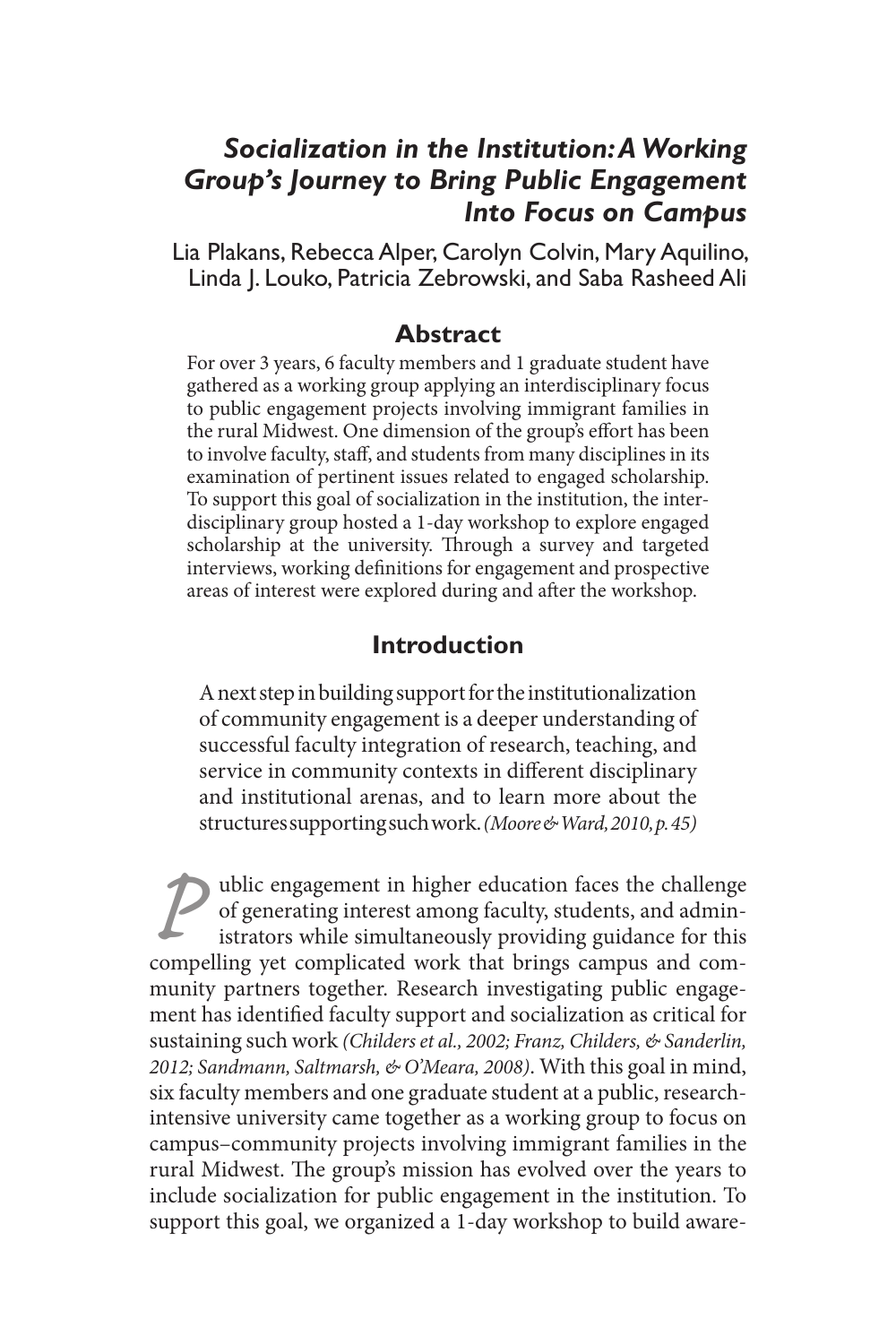ness and encourage exploration of public engagement at the university. The purpose of this article is to describe the group's journey through this process, including reflection on responses from our university community about the workshop. Our hope is to motivate and guide the efforts of groups on other campuses to generate interest and provide socialization opportunities for public engagement.

#### **Socialization of Public Engagement in Higher Education Institutions**

Many universities and institutions of higher learning have been working to foster campus environments where public engagement is respected and expected. However, the path to inculcating such an approach across research, teaching, and service is not transparent, nor is there a static template for easy adoption. Sandmann et al. *(2008)* described aspects of universities' work in supporting publicly engaged scholarship. They identified *first-order changes*  that institutions routinely make to promote the practice of engaged scholarship, which include creating mission statements, establishing an office for engagement, and developing funding opportunities for faculty; however, they posited that *second-order changes* are decidedly more difficult and opaque and need more attention, as they are more likely to enact change in institutional culture through "reconceptualization or transformation of organizational purposes, roles, rules, relationships, and responsibilities" *(p. 50).* Dividing campuses in a similar manner, Kecskes and Foster *(2013)* refered to engaged scholarship integration in higher education as involving *contextual intervention*, which is specific and local, perhaps reflecting the actions of individual faculty. It precedes *structural intervention*, which "fundamentally alters" *(p. 9)* an institution toward public engagement.

A critical aspect of contextual intervention or second-order changes is socialization. The term *socialization* is used regularly in social sciences such as education and anthropology to describe learning or acquisition related to roles in society. Experiences are drawn on, both formally and informally, to develop beliefs, expectations, and practices. At universities and colleges, we are socialized as faculty, staff, or students for the roles we play at our institution.

In an integrated model for advancing the scholarship of engagement, Sandmann et al. *(2008)* positioned socialization and institutionalization as intersecting axes (see Figure 1). They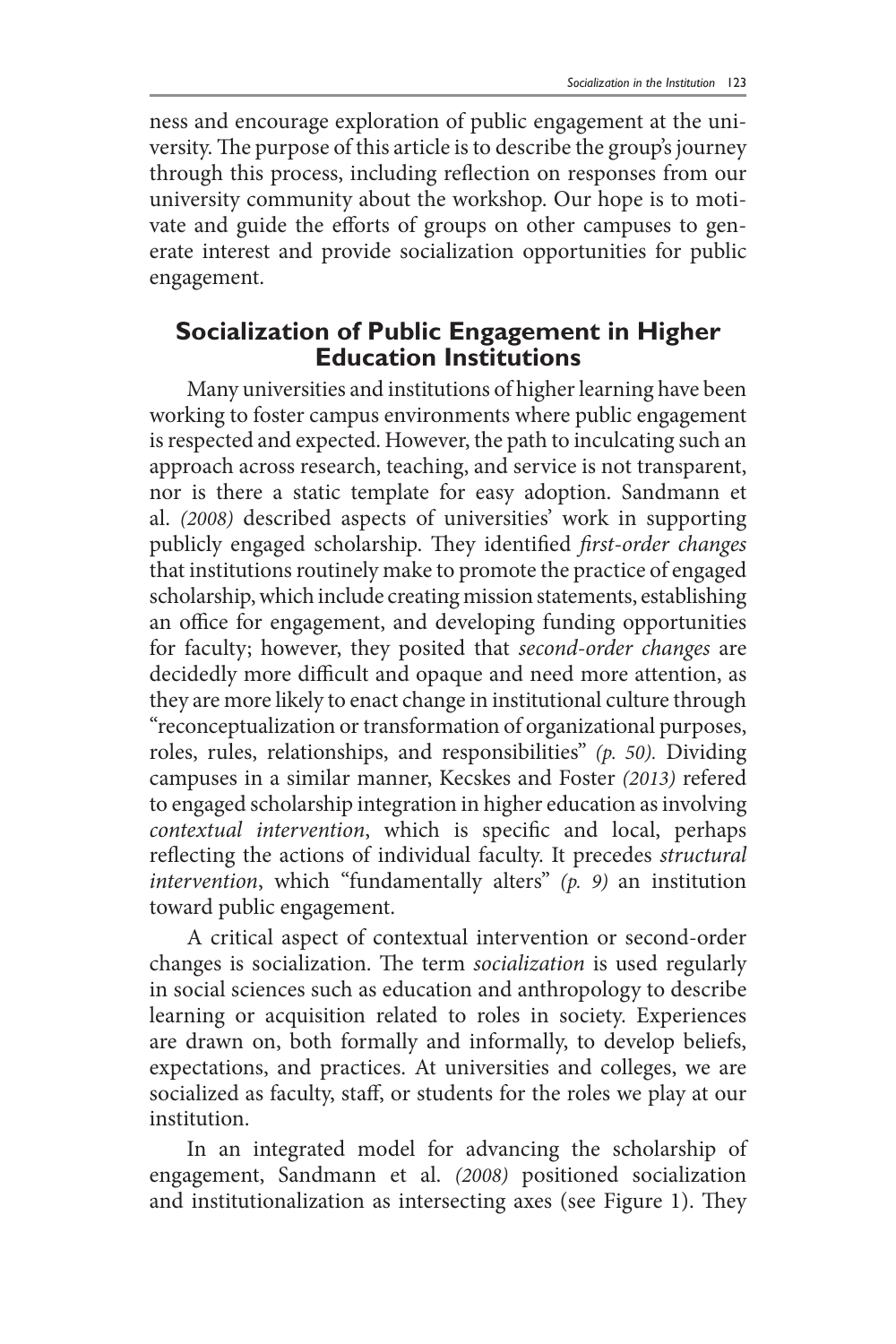described socialization of engaged scholarship as the preparation of faculty, which recognizes "the need to strengthen the pipeline for engaged scholarship or training of doctoral students with knowledge, skills, and orientation for this work" *(p. 57).* The other axis, institutionalization, reflects how "multiple components of an institution are addressed simultaneously and change processes are guided by an intentional change strategy" *(p. 59).* This axis is based on large-scale change, but it may include activities that contribute to the shift such as faculty support, rewards, or promotion procedures that are coordinated by an institution to commit to or secure the place of public engagement in its mission. The intersection of these two axes—socialization and institutionalization—is where our working group and the workshop described in this article are situated.



*Figure 1.* Socialization and institutionalization axes of a model for advancing engaged scholarship. Adapted from "An Integrated Model for Advancing the Scholarship of Engagement: Creating Homes for the Engaged Scholar" by L. Sandmann, J. Saltmarsh, and K. O'Meara, 2008, *Journal of Higher Education Outreach and Engagement, 12*(1), p. 56.

Other scholars have highlighted the fundamental role played by faculty groups to support public engagement pursuits. For example, Childers et al. *(2002)* argued that in order to create a culture of engagement, universities must foster "learning communities that support the organizational culture and institutional change" *(p. 20).* Franz et al. *(2012)* conducted a study of faculty focus groups along with a document review to explore the culture of engagement on a university campus. A major finding from their study was that a campus model encouraging engagement should facilitate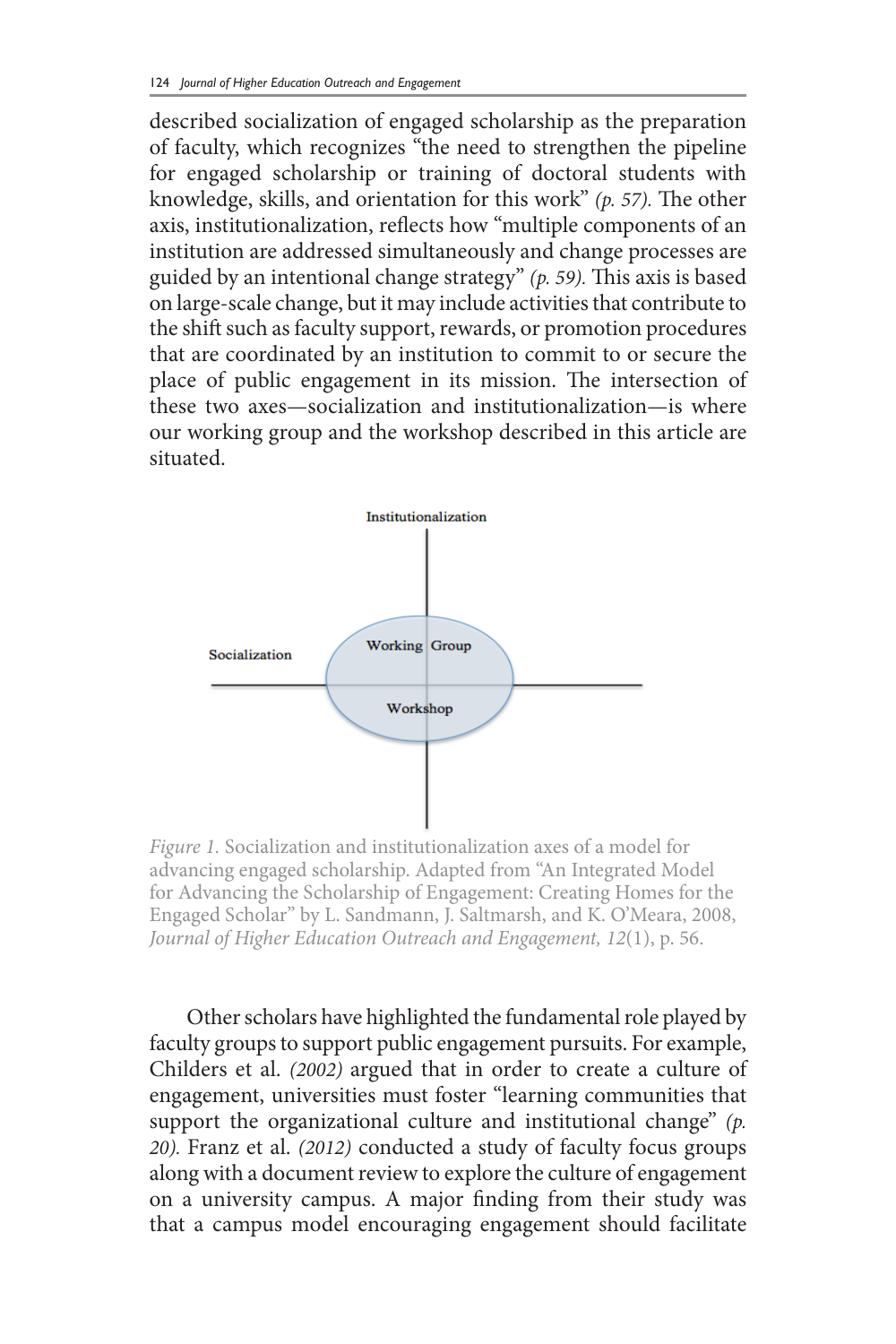"opportunities for faculty to meet and discuss engagement" *(p. 37)*. As an example of this, Childers et al. *(2002)* facilitated a conference that brought together 254 participants across three universities to discuss learning, discovery, and engagement. They conducted a needs analysis and an on-site evaluation for the event. Respondents reported that the most important themes for campuses to address were faculty issues, outreach culture, funding sources, technology, and developing competencies; they wanted more time for informal sharing. In response, the organization created an online learning community to promote sustained dialogue. Both of these studies point to the benefit and value of university groups formed for the explicit purposes of sharing, socialization, and conversations about publicly engaged scholarship. Such contextual intervention or second-order changes can occur parallel to or as motivation for first-order or structural intervention catalyzing the intersection of socialization and institutionalization. Our working group sought to incorporate these elements in a campus workshop on public engagement.

## **Our Working Group: Socialization on Campus**

To initiate our group, one member brought together faculty that she knew were committed to work involving community partnerships with school-aged children and their families in rural areas of our state. We applied for and received funding and convenient meeting space from a university center that encourages cross-disciplinary collaborations.

As our group began to explore issues of public engagement, it became apparent that we needed to establish a common working definition of publicly engaged scholarship. Having a shared understanding of this term was necessary to guide our work, prioritize activities, and direct our socialization efforts. Our group discussed and established the following working definition of pubic engagement to ground our work:

Based on the Carnegie Foundation for the Advancement of Teaching, we define public engagement as "the collaboration between institutions of higher education and their larger communities (local, regional/state, national, and global) for the mutually beneficial exchange of knowledge and resources in a context of partnership and reciprocity." *(cited by Driscoll, 2008, p. 39)*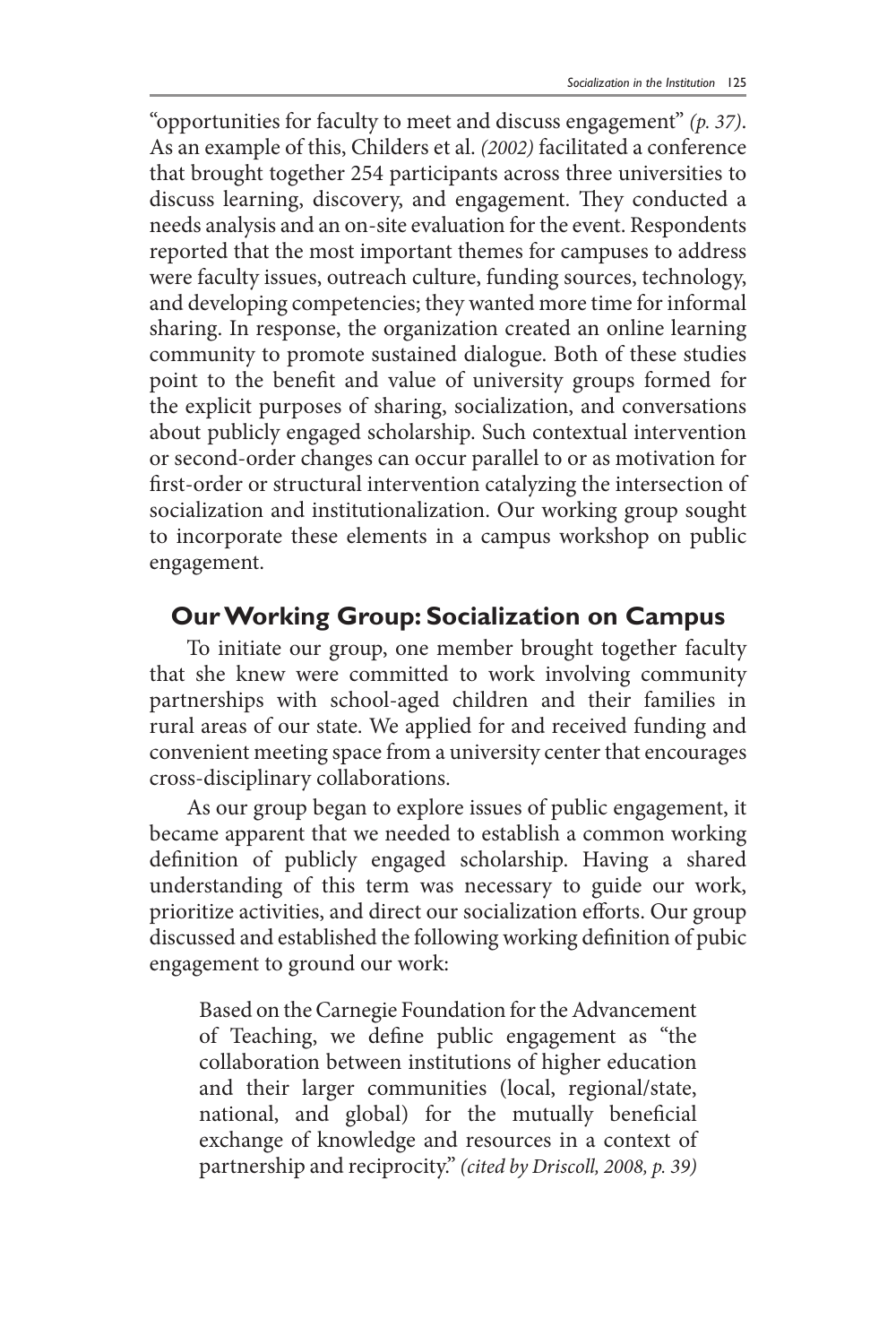This definition is also guided by a belief that we should strive for four foundational characteristics of publicly engaged work: that it (1) is scholarly; (2) cuts across the missions of teaching, research, and service; (3) is motivated by reciprocity and mutual benefit; and (4) embraces the processes and values of civil democracy *(Fitzgerald, Bruns, Sonka, Furco, & Swanson, 2012, p. 13)*. The definition of public engagement reemerged when evaluating our workshop's impact, leading to an important direction for our future work as described later in this article.

During our initial working group meetings, we discussed the successes and challenges of our publicly engaged projects. Specifically, we were interested to hear how each of us engaged with community members where we worked, the difficulties we faced in sustainability and funding, and the attitudes of departmental and collegiate colleagues and administrators toward faculty public engagement. We also spent time reading about and discussing the experiences of immigrant families in rural communities. We chose *Immigrants Raising Citizens: Undocumented Parents and Their Young Children (Yoshikawa, 2011)* as the first book to read together. Next, pairs of group members read a selected book to share with the larger group (selected works included *Maharidge, 2005; Suárez-Orozco, Suárez-Orozco, & Todorova, 2010; and Valdés, 1996).* In addition, we invited campus administrators who might be willing to sponsor and extend our work; in these meetings, we explained our projects and discussed concerns about support for public engagement on our campus. By considering answers to questions they posed to us, we deepened our awareness of the institutional side of public engagement, which motivated us to continue to read and talk.

Through these working group meetings and related interactions with invited faculty and administrators, we recognized that our questions about public engagement on campus were not unique to our group. This realization led us to organize a campuswide workshop with the specific purpose of providing a place to share publicly engaged service/scholarship with colleagues and to delve into its unique opportunities and challenges. The workshop sought to extend the socialization from our smaller group to a wider audience of interested colleagues and also to connect our socialization efforts to the institution.

#### **The Workshop**

To create a forum for faculty, staff, and graduate students across campus to exhibit, promote, and discuss public engagement, we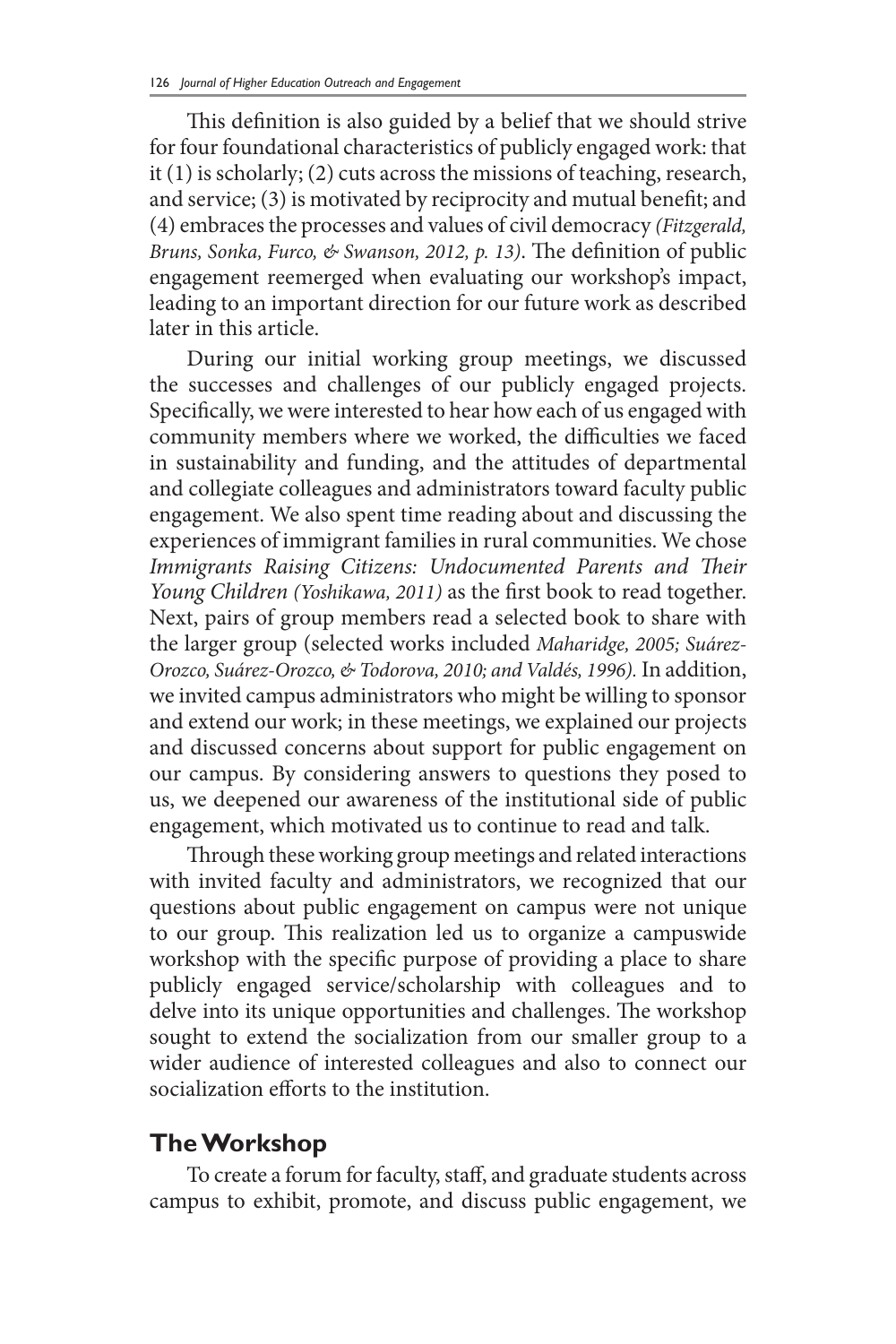planned a 1-day workshop open to the entire campus at no cost to participants. Our working group had received funding and administrative support for the event from the Obermann Center, a site devoted to interdisciplinary collaboration. Additional funding came from the University Office of the Provost, the University Center for Teaching, and the Office of the Vice President for Research and Economic Development.

One month prior to the workshop, the following announcement of the event went out to faculty, staff, and graduate students in e-mail from the offices of the Provost, the VP for student life and the VP for human resources:

Please plan to join faculty, staff, and graduate students for<br>a workshop to learn about Public Engagement in Higher Education. Come to hear more about the ways universities and their faculty, staff, and students are recommitting themselves to their public missions and creating better futures for their local and global communities. The workshop will be held on April 26th from 8:30-1:30 p.m.

To our surprise and delight, 118 students, staff, and faculty preregistered for the 6-hour workshop, and others registered on-site to join the workshop for parts of the day, making a total of about 200 attendees. The diverse group of participants represented all colleges in the university and a cross-section of departments. Attendees included faculty, staff, graduate students, and community members.

The day began with registration and casual conversation followed by opening remarks articulating the essence of our mission in offering this workshop. We expressed the hope that the workshop would

be the beginning of new relationships and ideas to increase the visibility and effectiveness of the public engagement that is already occurring on our campus and to strengthen our commitment to growing a culture that can sustain these efforts and promote new conversations in our academic community.

Each participant received a workshop packet containing pertinent readings, a description of the working group members, and a copy of the workshop agenda. In addition, we created a website to share resources both before and after the workshop.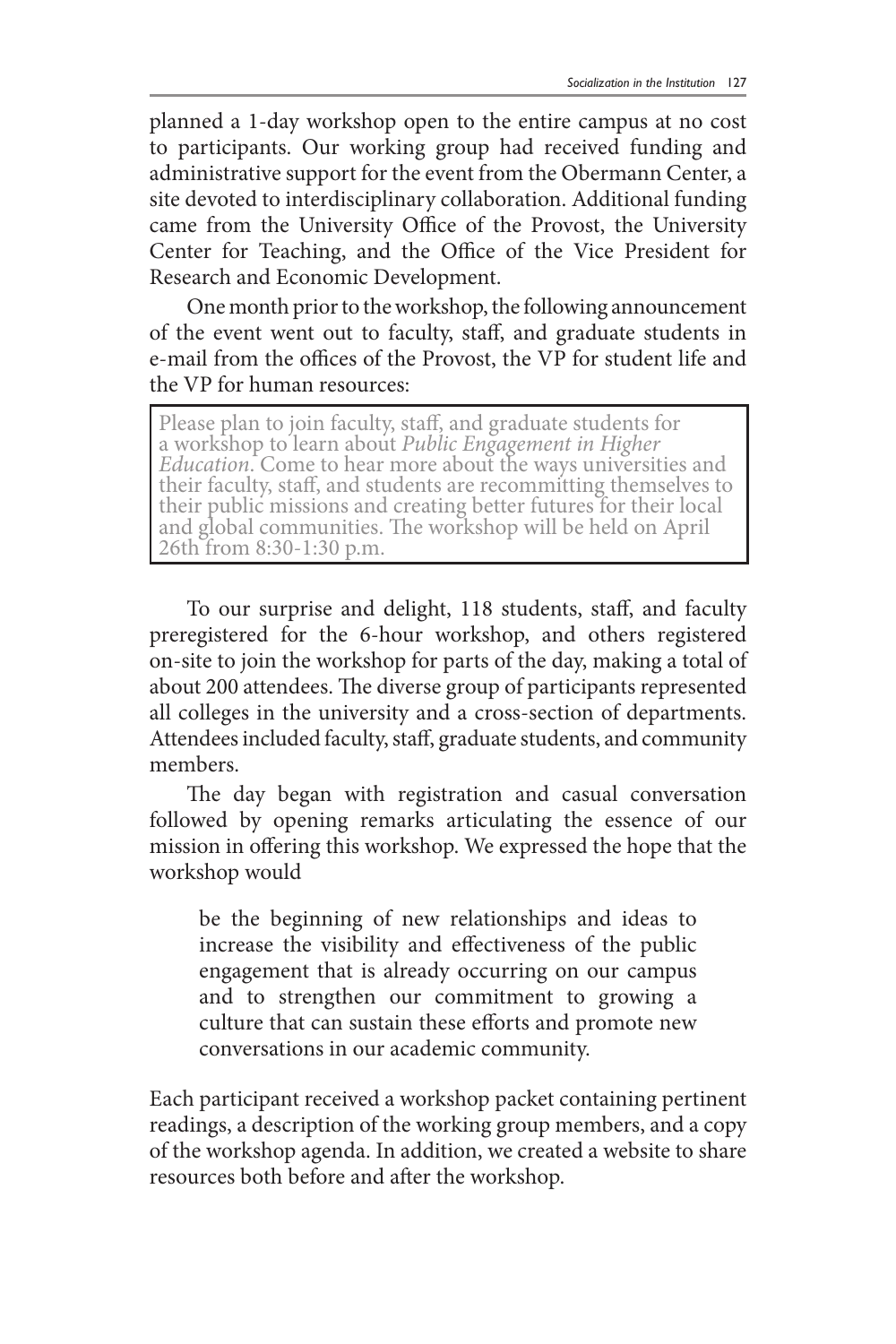Although the attendees and program reflected the socialization aspect of the working group, institutional agents were decidedly present. The president of the university opened with a welcome stressing the importance of publicly engaged faculty, staff, and students and assured participants of the university's strong commitment to public engagement. She urged attendees to be challenged by the day's conversation and affirmed that our campus is experiencing "a wonderful new energy for more publicly engaged teaching and research as well as a growing commitment to service to the people of our community, our state, and our society at large."

Also representing institutional support, the provost concluded the general session by highlighting institutional activities. He stressed that "we need to recognize, promote and advance these areas of the university," describing efforts to secure the Carnegie Community Engagement Classification and a university grant award for projects to better the future of the state as illustrations of the university's commitment to public engagement. He finished by announcing the establishment of the new Office for Outreach and Engagement and the naming of an associate provost for this office.

The keynote address was delivered by a professor and head of the School of Urban and Regional Planning (URP), who described a project that pairs graduate students and faculty with urban communities to tackle development projects. Next was a moderated panel titled "A Cross-Campus Focus on Public Engagement." Panelists from departments across campus, including education, theater arts, computer science, engineering, and public health, discussed the ways they weave public engagement into their teaching, research, and service.

After this panel, participants attended a moderated breakout session on a topic they chose from the following: students' experiences with public engagement, designing assessment for publicly engaged scholarly work, getting started with public engagement, public engagement and the matters of promotion and tenure, or service-learning with business partners.

At a working lunch session, experts with experience in engaged teaching, research, or service joined attendees at round tables to moderate an "ask an expert" discussion and field questions. Topics included public engagement in prisons, archives and public engagement, issues of health and education in rural settings, sustainability and the environment, the arts and public engagement, community empowerment at the homeless shelter, and school readiness. The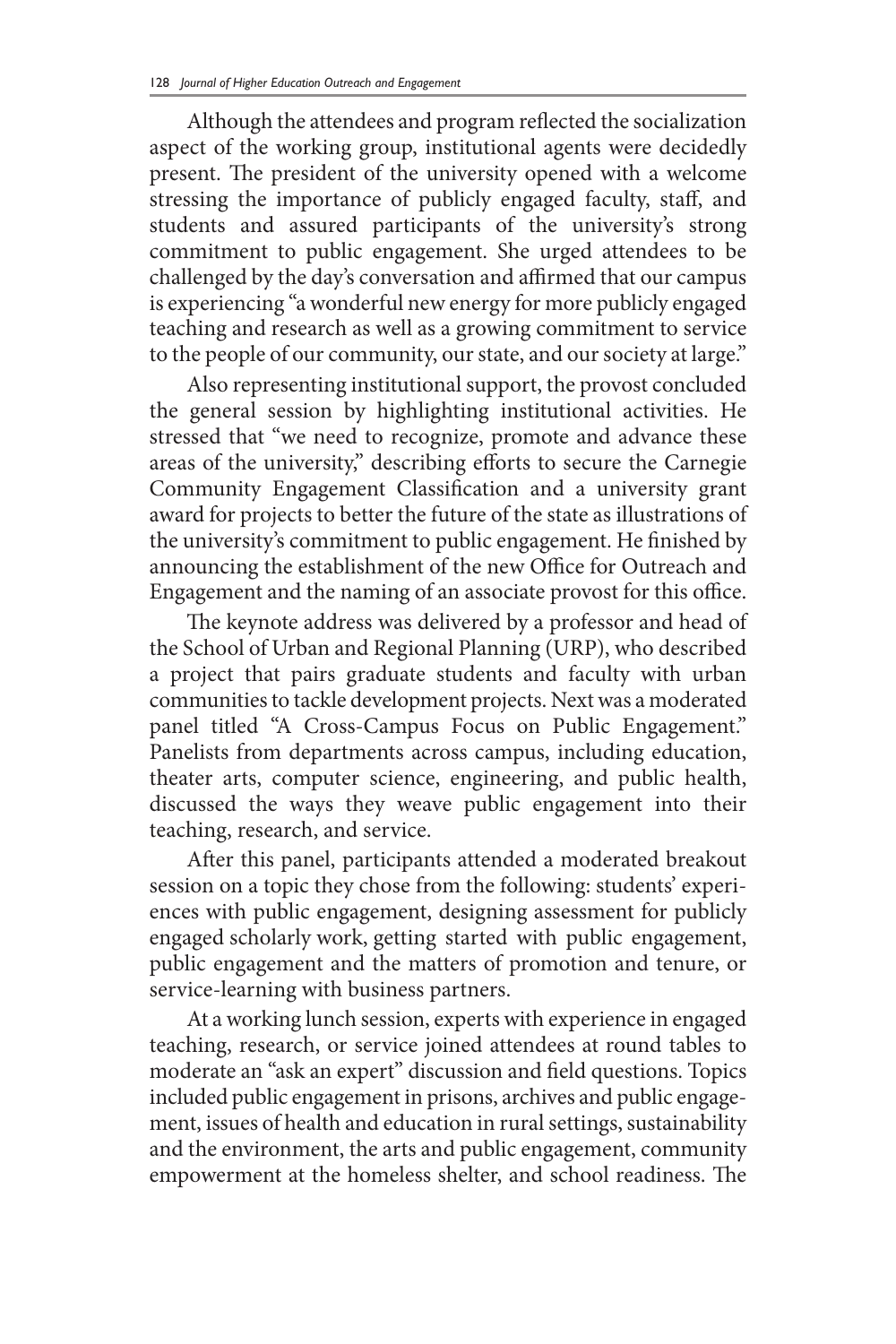workshop ended with a recap of the day and a query regarding interest in future workshops.

## **Summarizing: Intersections of Socialization and Institutionalization**

Through our working group meetings and the public engagement workshop, our group enacted practices supportive of socialization at our institution, perhaps along the lines of contextual intervention *(Kecskes & Foster, 2013).* Concurrently, structurallevel activities were initiated to elevate public engagement at our institution. With the initial announcement at our workshop, the Office of Outreach and Engagement was established on campus. It has formalized initiatives to encourage public engagement, such as creating a valuable interactive website, delivering several community impact grants, and compiling a database of community partners and projects. With strong support from this office, the university applied for and received a Carnegie Community Engagement Classification.



*Figure 2.* Possible intersections of socialization and institutionalization.

Figure 2 shows how our public engagement practice represents the intersection of the institutionalization and socialization axes in Sandmann et al. *(2008)*. Although we cannot claim a causal relationship between the activities of our group and the institution, the intersection provided a means for bidirectional influences and support, as the figure illustrates.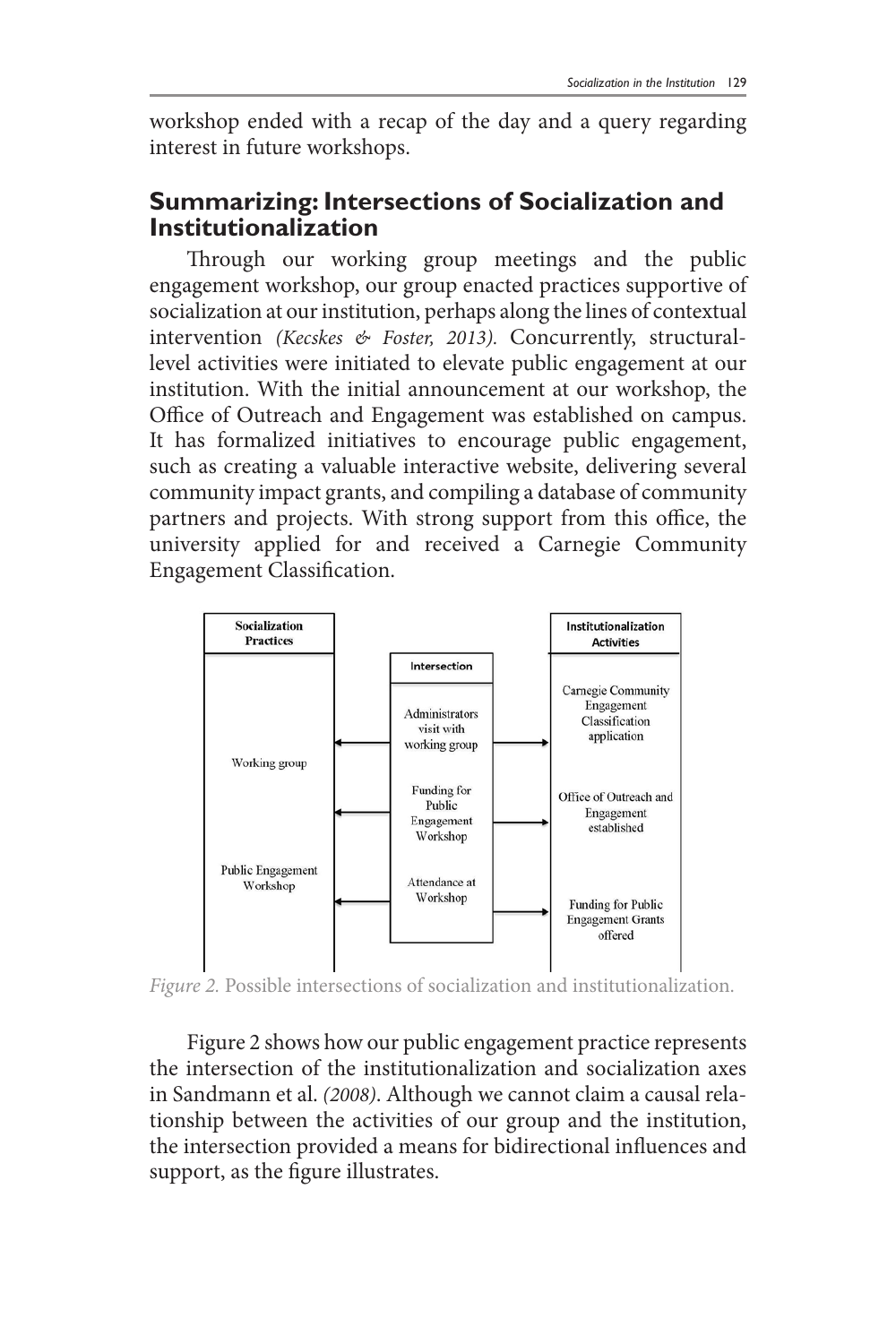## **Finding Our Next Steps**

Since the purpose of the workshop was to create a space for public engagement socialization, the group gathered information from attendees to consider impact and to illuminate a path forward. Data were collected through video interviews during the workshop and through an online questionnaire. We explain this follow-up study in terms of definitions and areas of interest from the workshop, which has directed the subsequent steps of our working group.

## **Definitions as Reflection on Impact and Socialization**

Early on, our working group adopted a definition of public engagement to guide our work, as previously described. We decided to return to definition as a format to reflect on our workshop's impact by collecting participants' definitions of public engagement and analyzing these through discourse analysis. Our purpose was not to judge the correctness of definitions but to uncover and highlight compelling themes to guide efforts in socialization with the institution.

Eighteen workshop participants agreed to be recorded on video sharing their definitions for public engagement. Near the end of the workshop, we invited them to respond on camera to the question "What is public engagement?" Nine faculty members, seven graduate students, one staff member, and one community partner participated. Comments ranged in length from one to 12 sentences.

We used qualitative methods *(Gee, 2014; Merriam, 2009)* to analyze the definitions through a lens of discourse analysis. Our goal was to determine the levels of awareness and document the larger themes mentioned by participants. One working group member, along with a graduate student familiar with discourse analysis procedures, began the analysis by reading through all video commentaries and making notes of emergent themes for further review. Gee's *(2014)* tools of inquiry were applied as lenses for understanding language-in-use in particular data. Guided by the workshop purposes that were described earlier, we reviewed the transcripts several times, coding for language features such as adjectives used to describe public engagement, passive/active voice, and pronouns ("we" versus "they").

Examining the responses alongside the working definition of public engagement we have used to guide our work, we were initially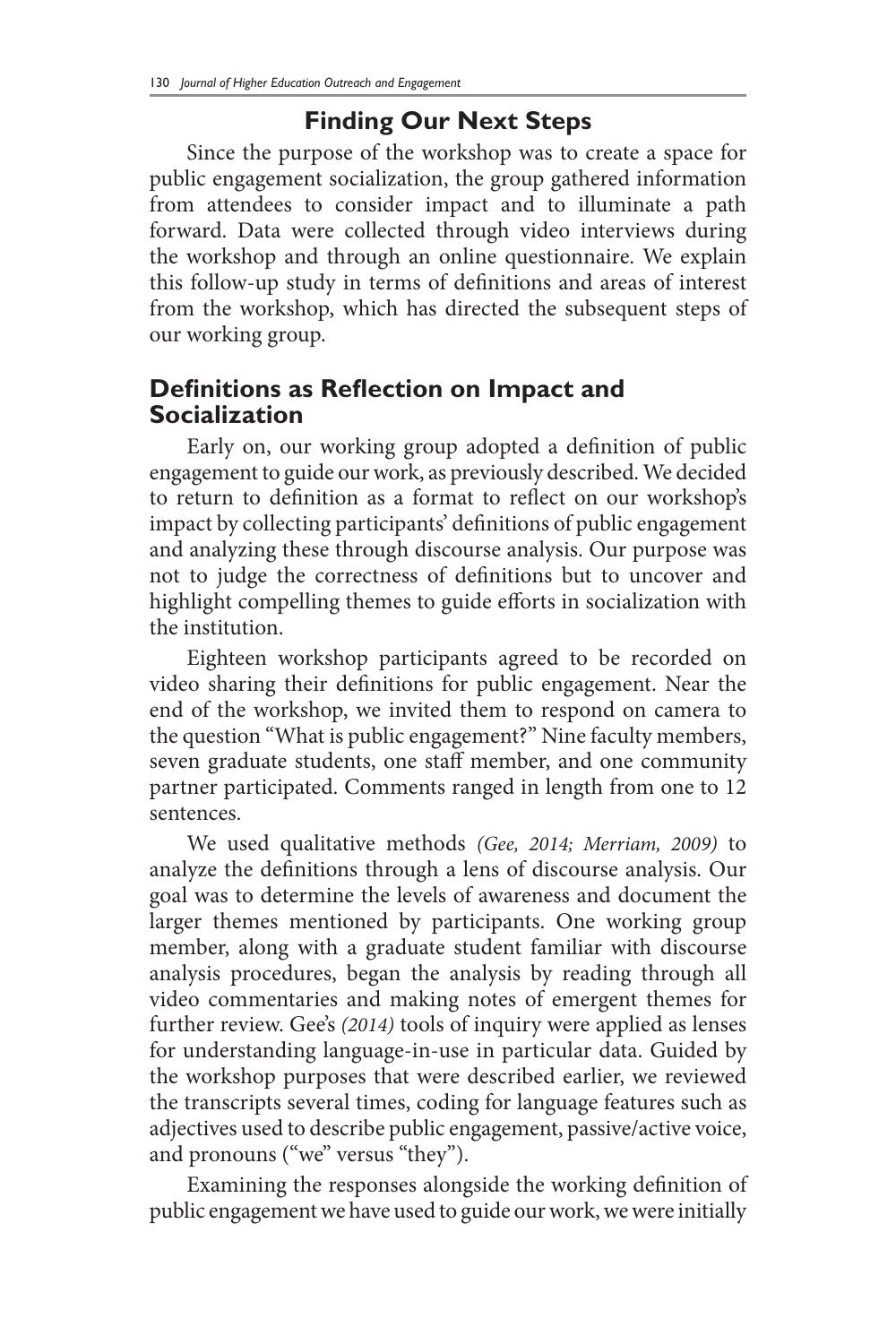struck by the complexity of enacting a definition that embraces all facets and members of a university campus. Simply said, it is one thing to develop awareness of public engagement, yet quite another to understand what constitutes a good and appropriate fit for all members of a campus community. This can challenge socialization practices that employ a one-size-fits-all approach.

For example, the lives of faculty and graduate students are often shaped by the tenets of scholarship and teaching as they contemplate public engagement. This was revealed in a definition by a graduate student:

I think for me public engagement is participating in something that is larger than myself. As a student I think it's really easy for me to get wrapped up in the research that I'm doing and the academics and the rigor and sort of get lost in that. And public engagement really is a reminder for me that there is something larger and sort of a bigger reason that I can participate in these things. It's going to mean something more than having lines on my resume.

On the other hand, staff responsibilities may or may not include expectations of research/scholarship. Consequently, staff members' view of public engagement is likely guided by what most campuses define as outreach or service.

The majority of respondents' comments revealed the desire to move toward public engagement by building on democratic principles often at the heart of the public university mission *(Fitzgerald et al., 2012)*. For instance, one faculty member commented,

Public engagement is a relationship that's established between people in the university community who teach and do research and do service, and the community (people of the community) so that there is reciprocal benefit, mutual benefit, and also something for the greater good.

However, we found in the definitions some conflicting discourse surrounding the notion of "community" in public engagement. Because of the presence of the word *community* in all but one definition, we used Gee's *(2011)* relationship-building task to explore the kinds of relationships that workshop participants had experienced or hoped to create with community partners.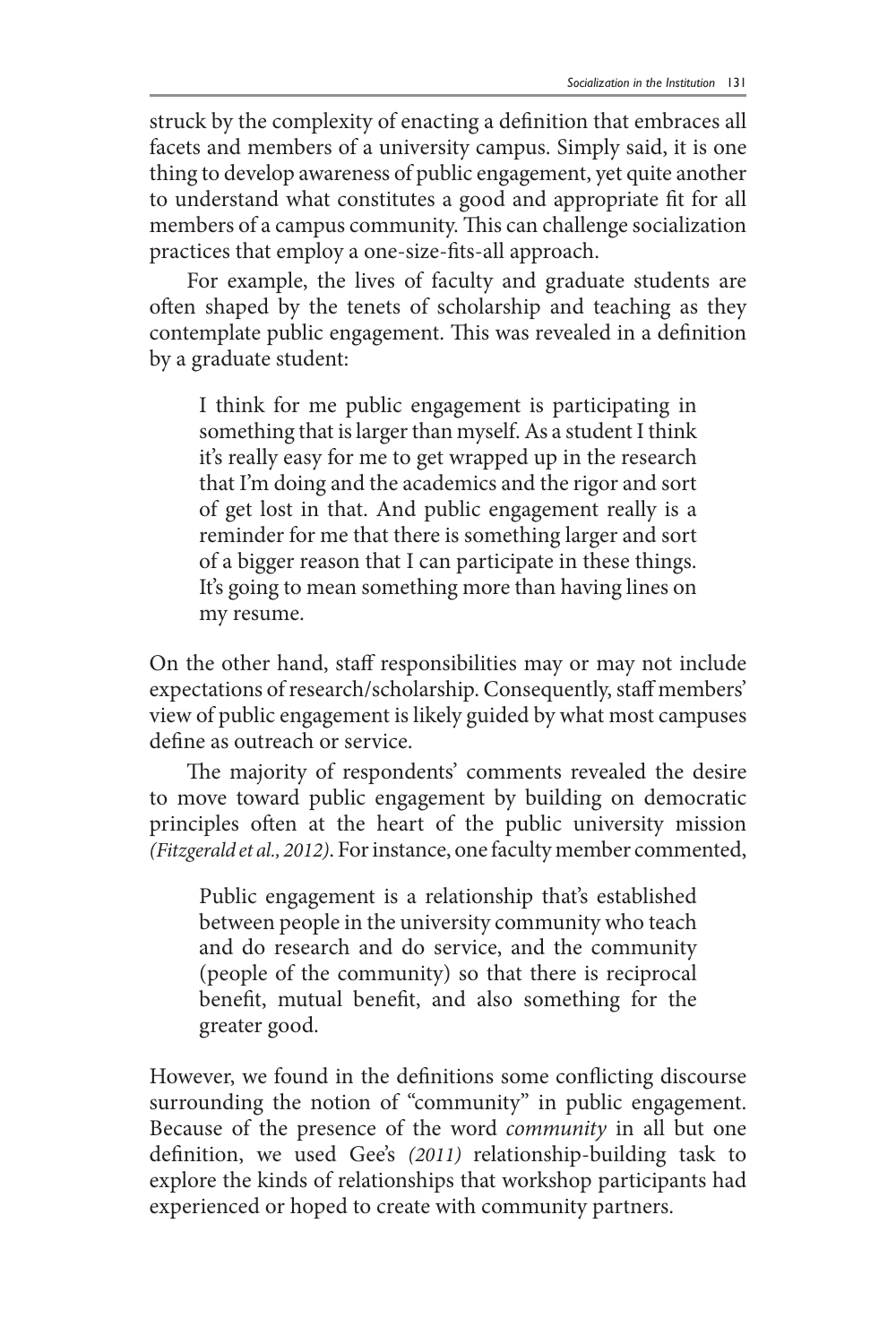Some workshop participants offered definitions that indicated a hierarchical relationship between university and community. Participants used a number of phrases to describe the part that the university would play in such a relationship:

- Bring knowledge and research to community
- Make communities stronger with better living standards
- Focus on vulnerable segments of community
- Make communities safer and healthier
- Bring knowledge and experiences to community
- Serve the community
- Better the community as a whole
- Develop programs that have an immediate impact
- Sell something we believe in and then sell it to the community

Such phrases indicate that university members enter communities to save, improve, and better those sites. Simply expressed, the university does work on or to a community rather than *with* a community. This perspective may undermine an equally balanced perspective in public engagement.

Conversely, other interview comments reflected a view of the university as an equitable partner in forming relationships *with* a community and engaging community members as partners. Participants used phrases indicating this perspective:

- Work toward complementary relationship with community
- Be in the community and learn from the community
- Achieve equity with community partners
- Identify as member of the community and also as a scholar
- Learn from the community/encouraging participation

One community member's definition of public engagement illuminated the equality in expertise and complementary backgrounds that should characterize this work:

Well, I'm from the community partner side of things so I guess that I'm just thinking about trying to provide some kind of enriched learning experience for students in the University. As a Rotarian, I think that there's a complementary relationship there. Rotarians have some resources, typically a lot of experience. Young people in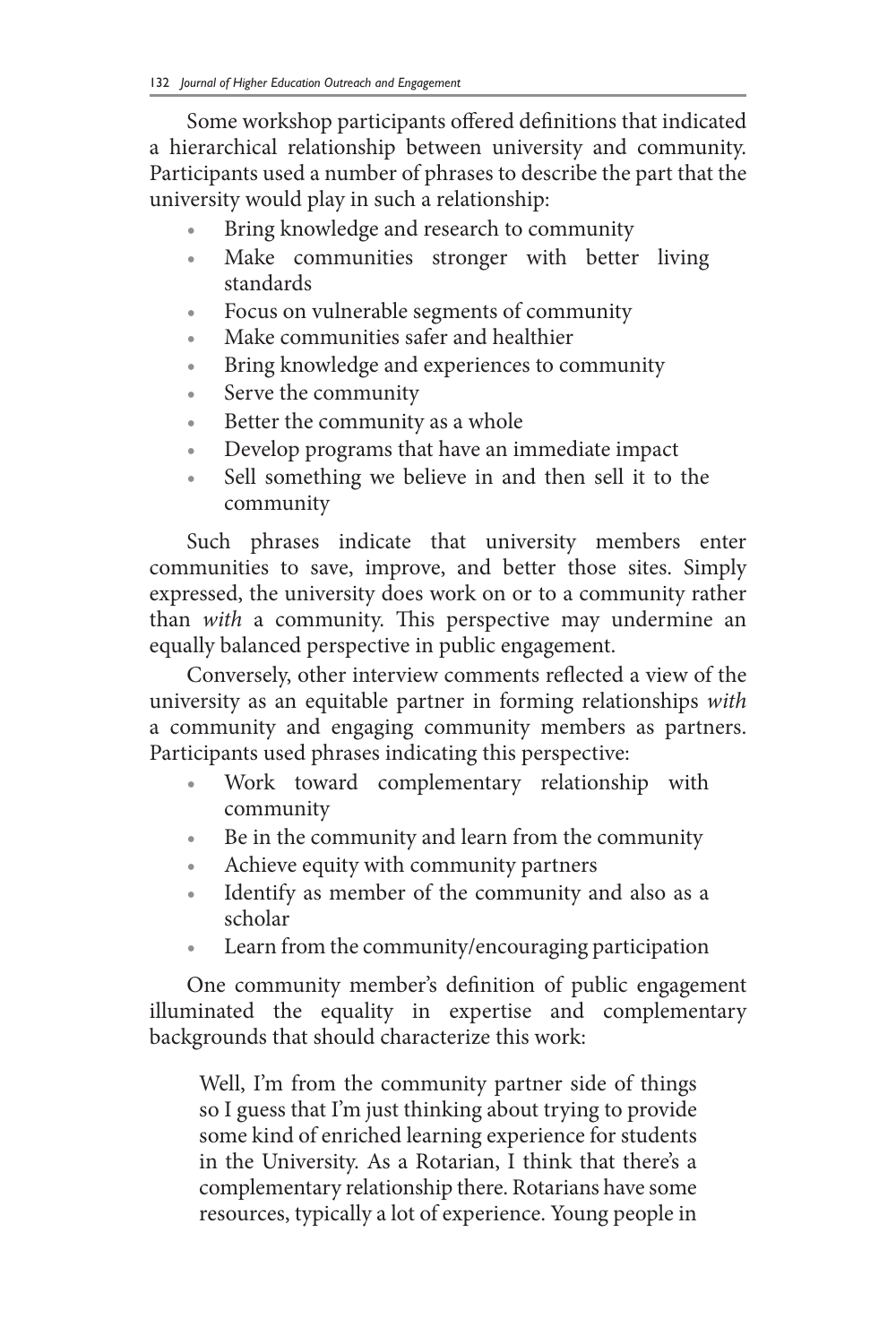college have a lot of energy and idealism and you bring the two together and a lot of great things can happen, as much for the students as for the humanitarian service groups.

Overall, our analysis revealed more comments were placed in a category positioning the university in a hierarchical relationship with communities than in one reflecting an equitable relationship. As research suggests, the word *community* can represent a romanticized concept that we return to in times of uncertainty when a shared vision makes a daunting challenge seem possible *(Bortolin, 2011).* Community is "warmly persuasive" *(Creed, 2006)* and seductive *(Williams, 1983)* when used and allows us to gloss over complications of hierarchies, as well as differing values brought about by institutions, systems, and organizations *(White, 2010).*

Applying critical discourse analysis to these definitions revealed that our workshop participants held views that reflected some aspects of our working group's definition, namely that public engagement is about collaboration and should cut across teaching, research, and service. In contrast with our group's definition, the definitions of publicly engaged scholarship also revealed a perception of unidirectionality of benefit (i.e., university members helping community). This finding suggests that the definitions did not fully encompass "reciprocity and mutual benefit" nor the processes and values of civil democracy, revealing the need for further emphasis on the bidirectional nature of public engagement. Our group has continued to explore the theme of community to pursue a balanced view of knowledge in our publicly engaged work.

## **Participants' Interests in Public Engagement Socialization**

Along with close analysis of definitions, we also collected information through a follow-up survey to explore who attended the workshop and what their current projects and future interests were. After the workshop, all participants were sent a brief online survey containing questions related to publicly engaged scholarship. The survey respondents included 30 faculty, staff, and graduate students with wide representation across the university. The surveys were analyzed with descriptive statistics.

The survey revealed that 63% of the respondents reported being involved with engaged scholarship (teaching, research, and/ or service), spanning areas from literacy to neuroscience. Many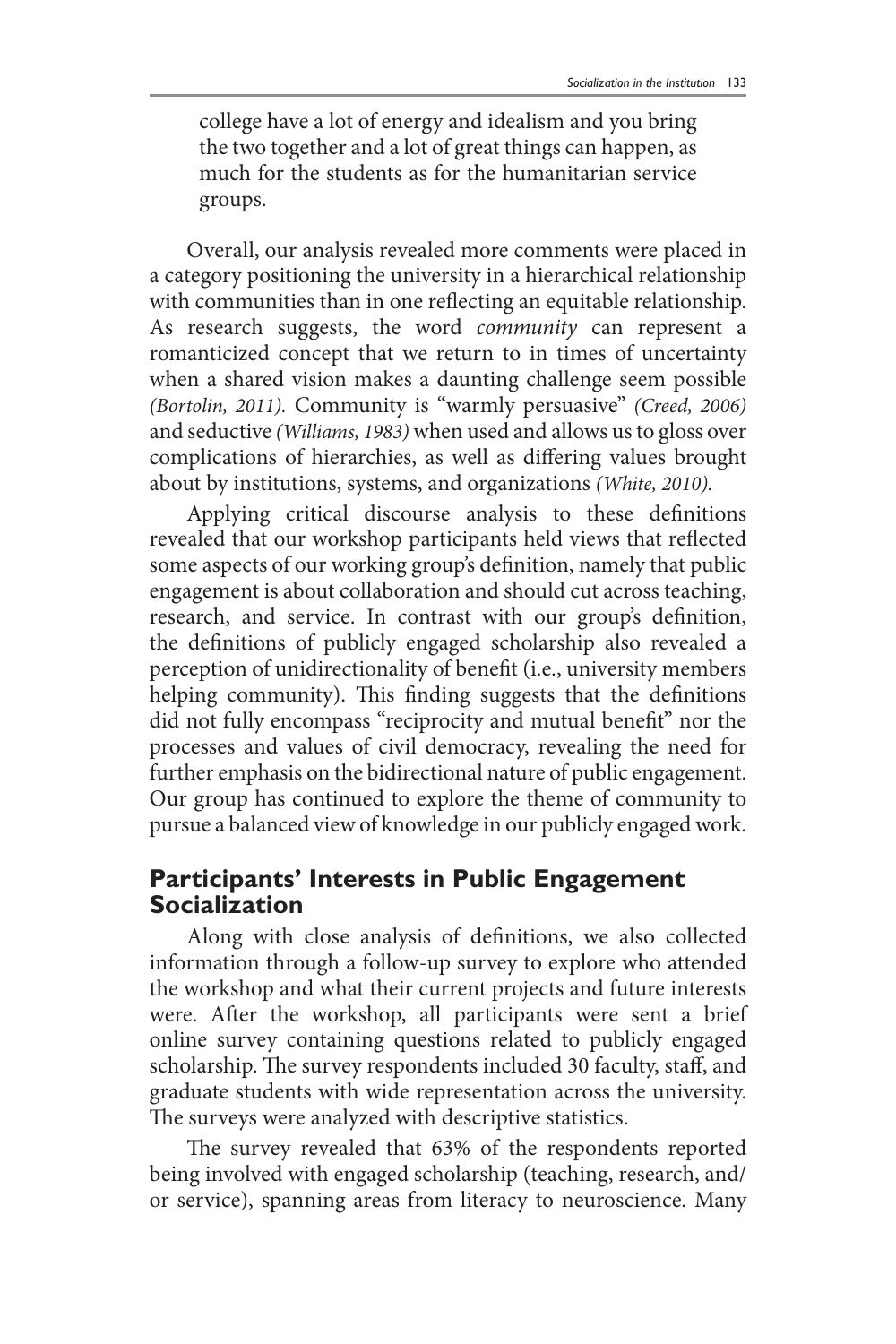reported participation in multiple publicly engaged projects. Of the 33 separate projects on which specific information was provided, 61% involved teaching, 70% involved research, and 85% involved service.

Survey participants were asked to select topics that they were interested in learning more about (illustrated in Figure 3). Respondents could select more than one option, and the survey allowed them to write in other topics. The results revealed a preference for learning about the role of public engagement in academic culture (79%), ethical issues related to publicly engaged scholarship (62%), the Carnegie designation as an engaged institution (59%), and getting started as a publicly engaged scholar (45%). In the "other" category, which allowed write-in suggestions, participants listed the following topics:

- promotion and tenure,
- engaged projects at the university,
- human subjects Internal Review Board hurdles,
- assessment of publicly engaged scholarship, and



• connecting undergraduates to engaged projects.

*Figure 3.* Topics of interest for future workshops.

The results of our questionnaire revealed several key points. First, strong interest exists in public engagement among the members of the university community. However, their ability to turn this interest into action may be hampered by the need for further awareness, resources, and education that are necessary for addressing some of the practical issues of involvement with public engagement (e.g., rigor and publicly engaged scholarship, understanding outcomes, promotion and tenure, ethics).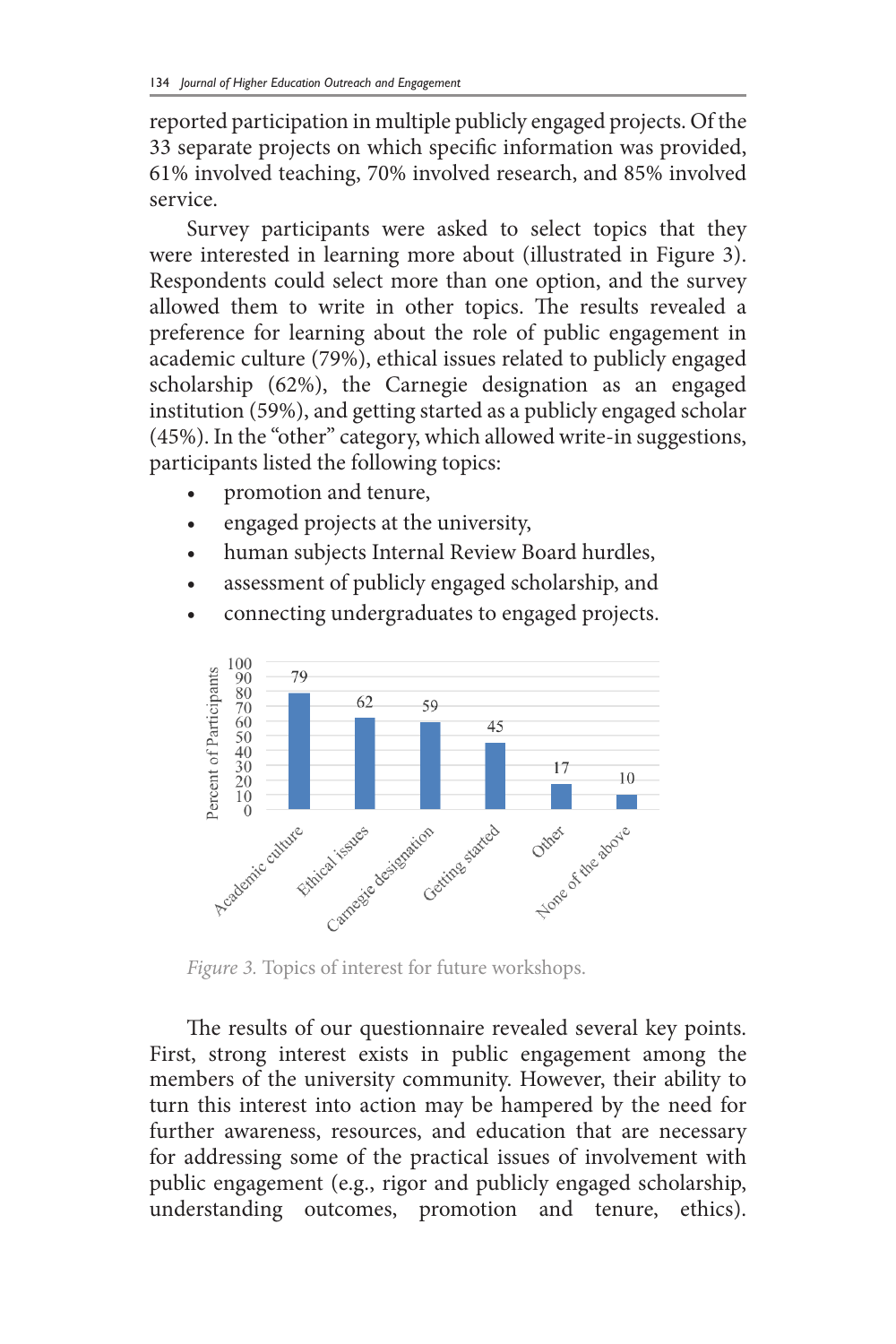Addressing these issues through socialization practices and with institutionalization at policy levels can allow members of the university community to engage with communities and receive the recognition that this commitment of time and energy merits.

## **Next Steps**

From the data collected during and after the workshop, we noted an undercurrent of commitment to civil democracy with a need to be more diligent in creating partnerships that are truly bidirectional through encouraging and welcoming community involvement in all stages of project planning, implementation, and evaluation. Bringing a critical lens to our analysis uncovered issues with the perception of the community and university roles in engaged work and thus illuminated an area for further attention at our university and perhaps in the field of public engagement at large. The summer after our workshop, our working group organized a half-day meeting with our community partners. We funded our community partners' visit to campus and over brunch, we joined them in a discussion of what they saw as the benefits and challenges of engagement with the university. Our intention was to give them the floor to talk about partnerships, and their input was invaluable. Although we are still working to understand the implications of the tenets of reciprocity and mutual benefit, this meeting was inspiring and thought-provoking.

This finding is also reflected in a current project of our working group focused on how language and literacy mediate health care for immigrant families. We began this study using a model of community-based participatory research *(Minkler & Wallerstein, 2003)*, which we felt responded to the need for a balanced bidirectional approach to public engagement in research. Following this approach, we met with members of the communities that our group members engage with and collectively arrived at an area of investigation that was a need for the communities and an interest for the faculty in the working group. We applied for and received funding from one of our colleges, and data collection is currently underway.

We have also further developed the intersection between socialization practices and institutionalization. Specifically, the associate provost of the Office for Outreach and Engagement has become a permanent member of the working group. In our monthly meetings, she shares the recent activities of the office and participates in the discussions that we undertake as we explore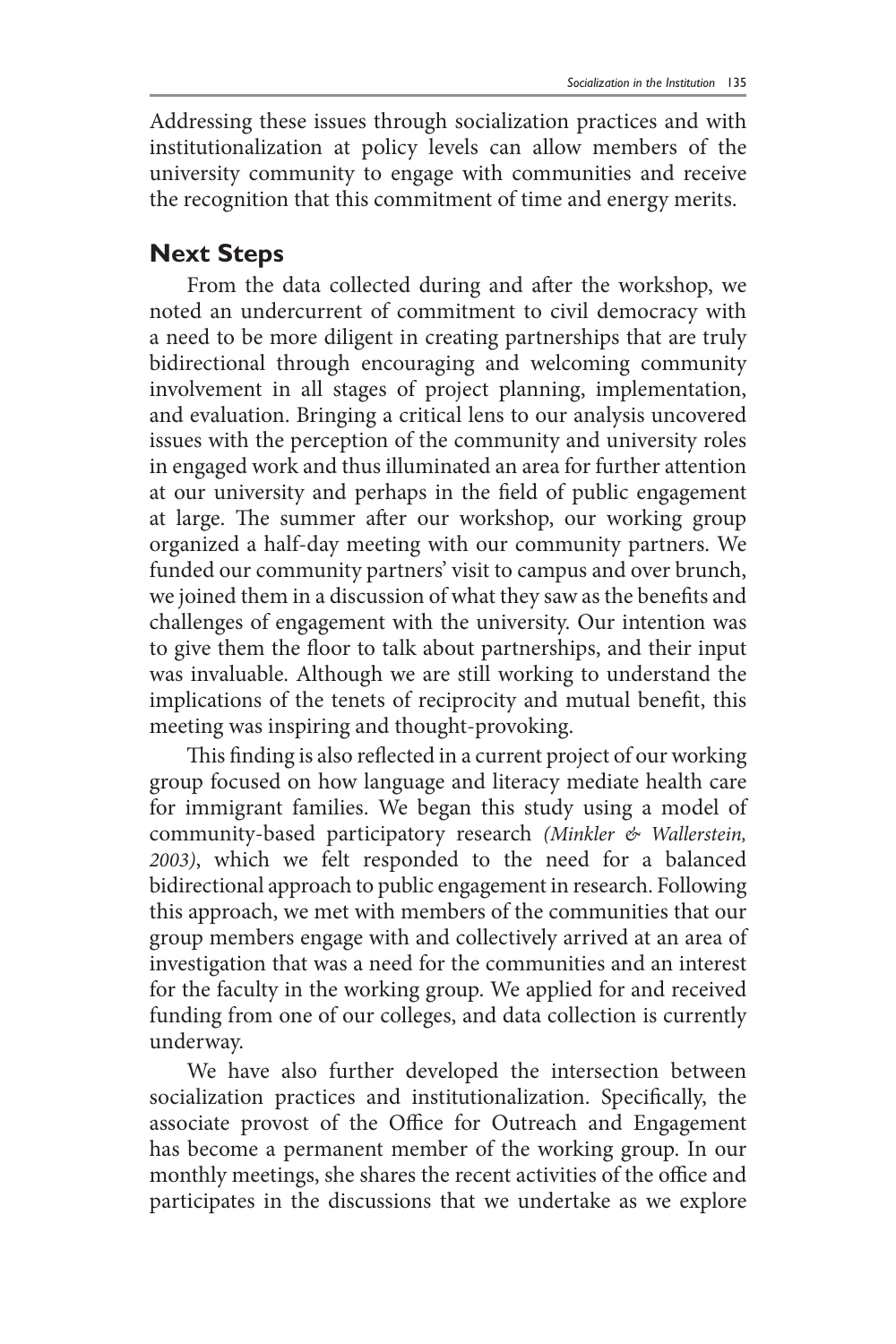our projects and issues of public engagement. Her involvement continues the bidirectional intersection between the socialization and institutionalization of public engagement at our university.

On a final note, our findings from the workshop participants' definitions suggest a need for measures for evaluating outcomes of community-engaged scholarship that go beyond the traditional metrics of published research in academic journals; recognizing measures that elevate the role and voice of community members through outcomes relevant to partners could be a step in structural innovation in higher education. Our group has discussed embarking on work to improve our understanding of and capacity for assessment and evaluation in public engagement.

#### **Starting and Sustaining a Working Group on Public Engagement**

Our ongoing experience as a working group has benefited group members professionally and personally. By hosting the workshop, we invited the university community to join our exploration of public engagement. In closing, we suggest several tools that others may find relevant for similar endeavors.

- *• Creating venues for information exchange and encouraging institutional structure.* Our workshop revealed campuswide interest in public engagement, which is foundational for further development. One way to build upon this foundation is to foster greater awareness and deeper understanding of public engagement throughout the university. Support for faculty, staff, and students in public engagement may include professional development on ethical issues, initiating engaged projects, and guidance on navigating academic culture while pursuing such work.
- *Supporting and sustaining smaller groups.* Although our institution has supported our group through important "first order" changes, we agree with Childers et al. *(2002)* that learning communities are needed to ballast institutional change toward public engagement. A working group of university colleagues is one manifestation; other possibilities include professional learning communities (PLCs) with community partners. Coming together on a regular basis and having honest conversations about public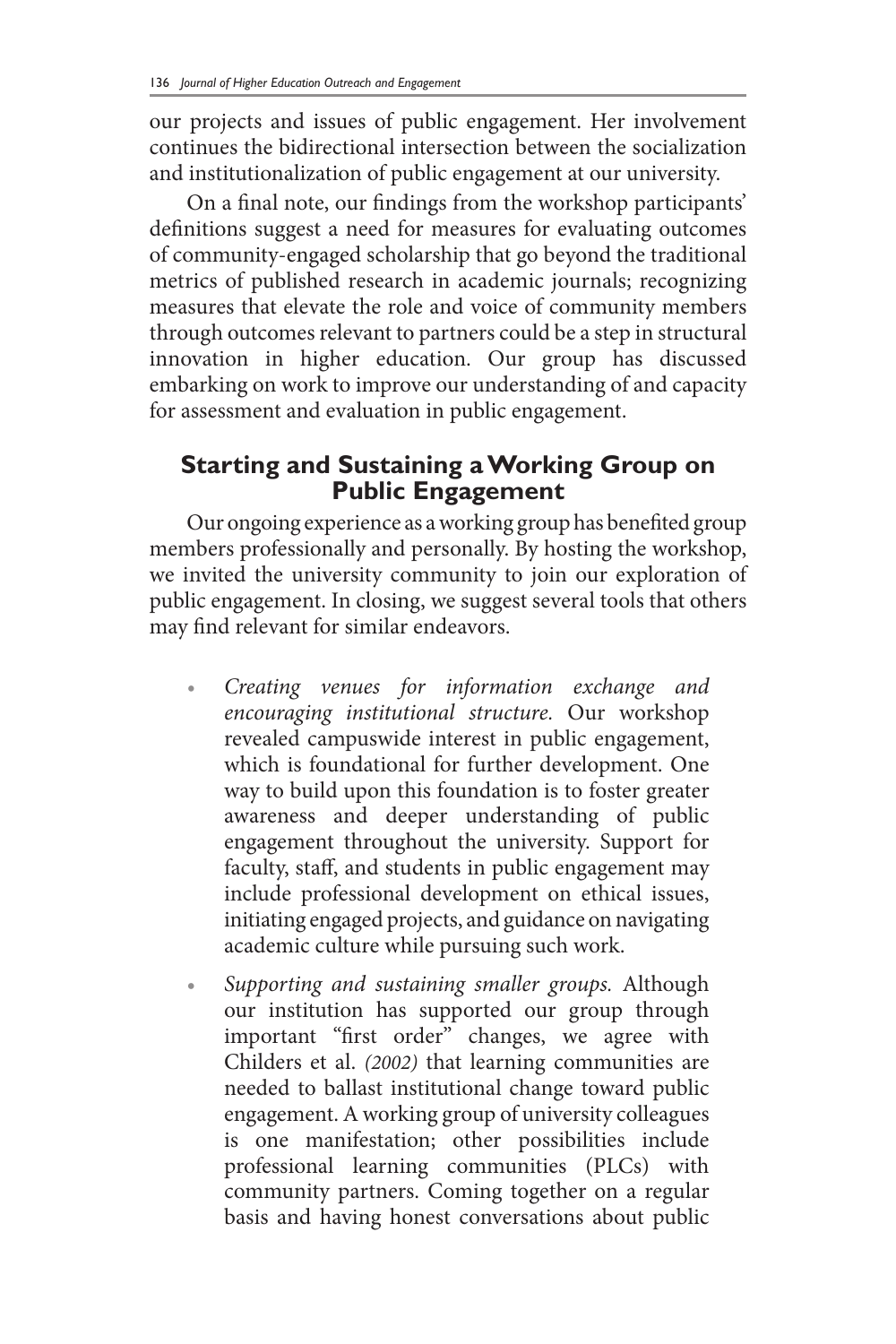engagement projects, practices, and problems will provide unique support and encouragement that the larger institutional structures cannot.

*• Emphasizing balanced partnerships with communities.*  As campuses build awareness of public engagement, we should devote careful attention to the language used to persuade, invite, and open collaborations. Understanding the importance of the small words *with* communities rather than *to* communities *(P. Clayton, personal communication, March 12, 2014)* seems a good touchstone as we begin to deepen our understandings of public engagement.

During our time together as a working group, we have learned and explored issues in our institution related to public engagement. Scholars in public engagement have developed models and reported on research reflecting that faculty, staff, and students desire and even require venues to share, socialize, and discuss public engagement *(Childers et al., 2002; Franz et al., 2012; Sandmann et al., 2008)*. Our working group was formed for this reason, and the evolution of our work expanded conversations to a larger group through a 1-day workshop. These socialization activities developed an evolved understanding of public engagement within the roles we play in our institution. With this socialization, we believe our present community partnerships—as well as our future ones—can become stronger.

#### **References**

- Bortolin, K. *(2011)*. Serving ourselves: How the discourse on community engagement privileges the university over the community. *Michigan Journal of Community Service Learning, 18*(1), 49-58.
- Childers, J., Martin, M., Dann, M., Dufour, C., Bruns, K., & Wise, G. (2002). Outreach and engagement: Building and sustaining learning communities in higher education. *Journal of Higher Education Outreach and Engagement*, 7(1), 19-27.
- Creed, G. (Ed.). (2006). *The seductions of community.* Santa Fe, NM: SAR Press.
- Driscoll, A. (2008, January-February). *Carnegie's Community-Engagement classification: Intentions and insights. Change, 40*(1), 38-41.
- Fitzgerald, H. E., Bruns, K., Sonka, S. T., Furco, A., & Swanson, L. (2012). The centrality of engagement in higher education. *Journal of Higher Education Outreach and Engagement, 16*(3), 7-27.
- Franz, N., Childers, J., & Sanderlin, N. (2012). Assessing the culture of engagement on a university campus. *Journal of Community Engaged Scholarship, 5*(2), 29-40.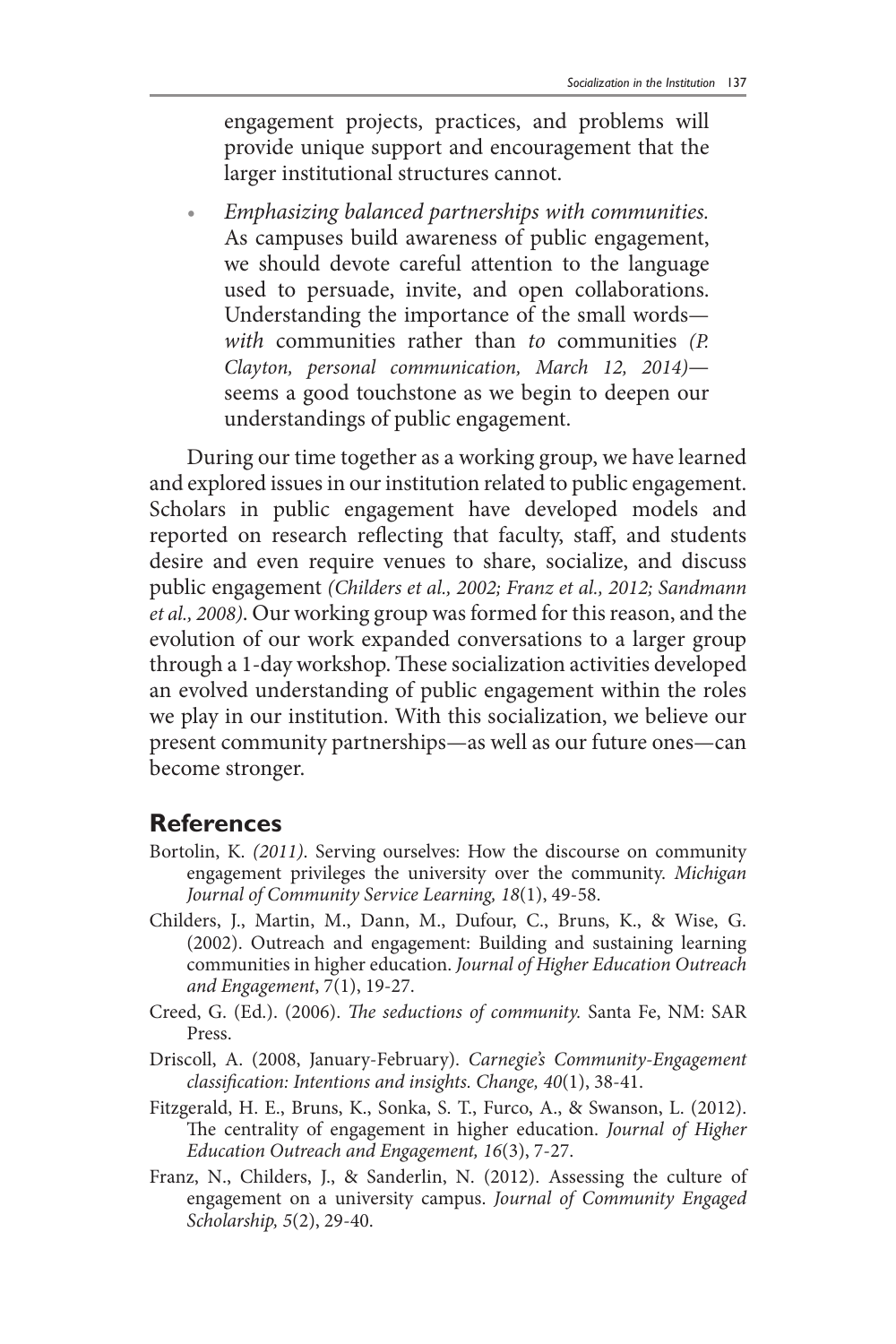- Gee, J. P. (2011). *How to do discourse analysis: A toolkit.* New York, NY: Routledge.
- Gee, J. P. (2014). *An introduction to discourse analysis: Theory and method.* New York, NY: Routledge.
- Kecskes, K., & Foster, K. M. (2013). Three questions for community engagement at the crossroads. *Journal of Public Scholarship in Higher Education, 3*, 7-17.
- Maharidge, D. (2005). *Searching for the soul of America through the secrets of a Midwest town: Denison, Iowa.* New York, NY: Free Press.
- Merriam, S. B. (2009). *Qualitative research: A guide to design and implementation.* San Francisco, CA: Jossey-Bass.
- Minkler, M., & Wallerstein, N. (2008). *Community-based participatory research for health: From process to outcomes* (2nd ed.). San Francisco, CA: Jossey-Bass.
- Moore, T. L, & Ward, K. (2010). Institutionalizing faculty engagement through research, teaching, and service at research universities. *Michigan Journal of Community Service Learning, 17*(1), 44-58.
- Sandmann, L., Saltmarsh, J., & O'Meara, K. (2008). An integrated model for advancing the scholarship of engagement: Creating homes for the engaged scholar. *Journal of Higher Education Outreach and Engagement, 12*(1), 47-63.
- Suárez-Orozco, C., Suárez-Orozco, M. M., & Todorova, I. (2010). *Learning a new land: Immigrant students in American society.* Cambridge, MA: Belknap Press.
- Valdés, G. (1996). *Con respeto: Bridging the distances between culturally diverse families and schools: An ethnographic portrait.* New York, NY: Teacher's College Press.
- White, B. P. (2010). Power, privilege, and the public: The dynamics of community–university collaboration. *New Directions for Higher Education, 152*, 67-74.
- Williams, R. (1983). *Keywords: A vocabulary of culture and society.* New York, NY: Oxford University Press.
- Yoshikawa, H. (2011). *Immigrants raising citizens: Undocumented parents and their young children.* New York, NY: Russell Sage Foundation.

#### **About the Authors**

**Lia Plakans** is an associate professor in foreign language/ESL in the College of Education at the University of Iowa. Her research interests are in language education, language assessment, and second language reading and writing. She earned a Ph.D. from the University of Iowa.

**Rebecca Alper** is a postdoctoral fellow and licensed speechlanguage pathologist at the Temple Infant and Child Lab. Her research examines the role of clinicians and caregivers as agents of early speech-language and preliteracy intervention. Rebecca completed her Ph.D. in speech and hearing science at the University of Iowa.